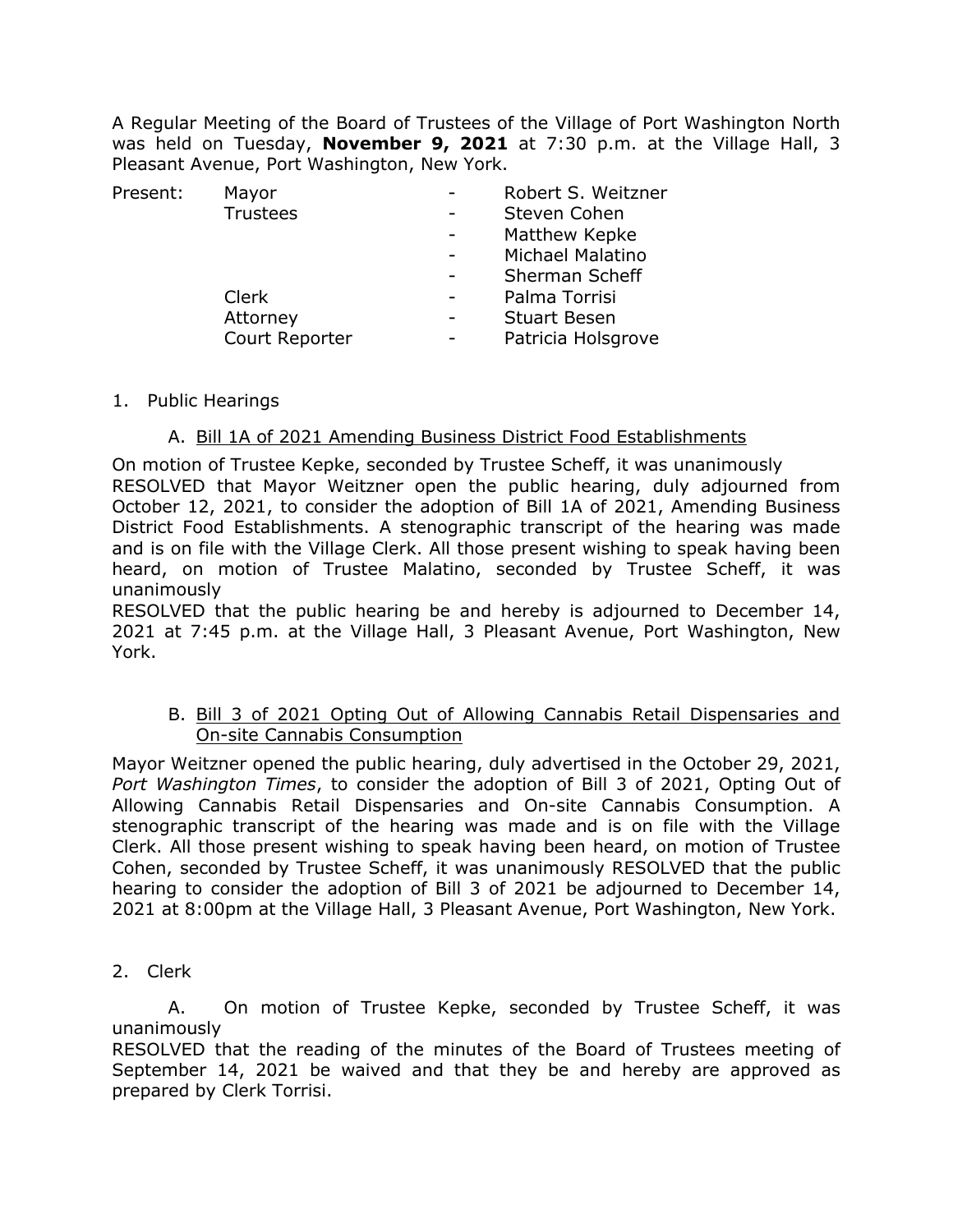B. On motion of Trustee Cohen seconded by Trustee Malatino, it was unanimously,

RESOLVED that the Village Clerk be and hereby is directed to publish in the official newspaper of the Village at least ten days prior to the General Village Election to be held on Tuesday, March 15, 2022 a notice that shall state:

- The polling place in each election district, to wit, Village Hall, 3 Pleasant Avenue, Port Washington, New York;
- The hours during which the polls shall be open, to wit, from noon to nine o'clock in the evening;
- The names and addresses of those who have been duly nominated in accordance with the provisions of the election law for the Village office whose petitions have been duly filed with the Village Clerk, and the offices and terms of said office for which they have been so nominated.

## 3. Treasurer

# A. Abstracts of Vouchers

On motion of Trustee Kepke, seconded by Trustee Malatino, it was unanimously RESOLVED that the reading of the Abstract of General Fund Vouchers #239, totalling \$39,519.26, and Trust & Agenda Abstract of Voucher #177, totalling \$294.00, be waived and that they be and hereby are approved as prepared by Treasurer Bella.

## B. Bank Reconciliations

Trustee Scheff stated that he reviewed the bank statement reconciliations for September 2021.

## C. Minuteman Press Newsletter Postage

On motion of Trustee Cohen, seconded by Trustee Kepke, it unanimously RESOLVED that the Board of Trustees of the Village of Port Washington North approves the payment of \$581.93 to Minuteman Press, 437 Port Washington Boulevard, Port Washington, NY, for postage paid to Postmaster Garden City by Minuteman Press for mailing of the Village's Fall 2021 newsletter.

## D. Court Clerk Hourly Rate Current Fiscal Year

On motion of Trustee Malatino, seconded by Trustee Scheff, it was unanimously RESOLVED that the salary rate for the Clerk to the Village Justice be raised to \$62.00 per hour for the remainder of the current fiscal year.

## 4. Reports

## A. Public Works

On motion of Trustee Malatino, seconded by Trustee Scheff, it was unanimously RESOLVED that the Public Works report for the month of October/November 2021 be and hereby is accepted as submitted by Superintendent Novinski.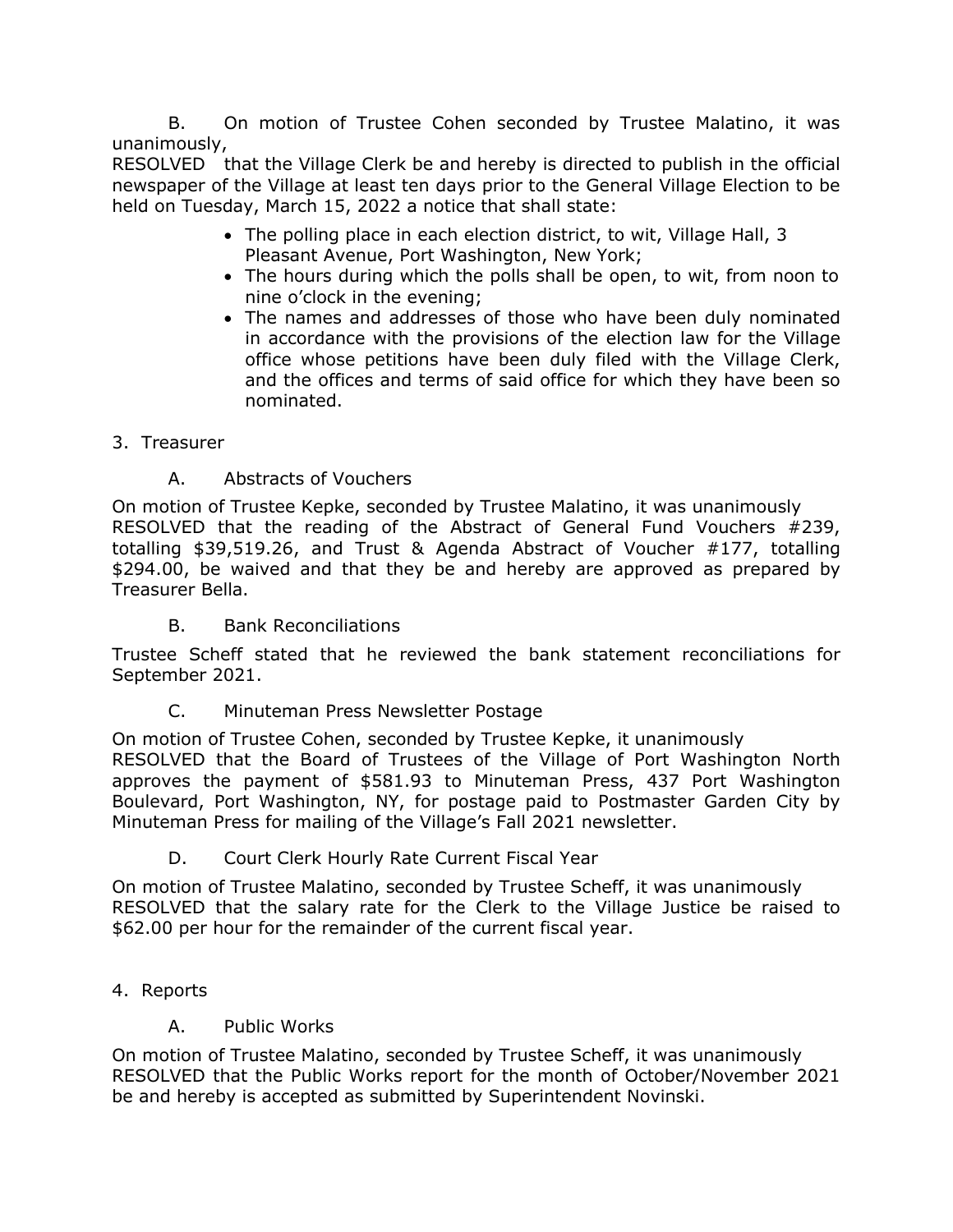## B. Building Department

1. On motion of Trustee Kepke, seconded by Trustee Malatino, it was unanimously

RESOLVED that the Building Department report for October/November 2021 be and hereby is accepted as submitted by Superintendent Barbach.

### 2. Sign Permit Application: Ivy Rehab, 59 Old Shore Road

On motion of Trustee Malatino, seconded by Trustee Scheff, it was unanimously RESOLVED that Sign Permit application A2021-0301 of Peter Facchiano of Signs & Graphics for a 42-inch high by 130-inch long by 9-inch deep store front advertising sign for Ivy Rehab Physical Therapy at 59 Old Shore Road, Port Washington (Section 4, Block Q, Lot 244) be and hereby is approved in accordance with the plans submitted on October 1, 2021.

## C. Emergency Management & Traffic Safety

On motion of Trustee Cohen, seconded by Trustee Scheff, it was unanimously RESOLVED that the Emergency Management and Traffic Safety report for November 2021 be and hereby is accepted as presented by Commissioner Kaplan.

## D. Justice Court

The Board accepted the Justice Court report for the month of September 2021.

5. Business

## A. Fire Protection & Emergency Medical Service

On motion of Trustee Malatino, seconded by Trustee Scheff, it was unanimously RESOLVED that the Board of Trustees of the Village of Port Washington North will hold a public hearing on Tuesday, December 14, 2021 at 7:30 p.m. at the Village Hall, 3 Pleasant Avenue, Port Washington, New York, with regard to a proposed contract with the Port Washington Fire Department, Inc. for the furnishing of fire protection and emergency medical service within the Village for the period of January 1, 2022 through December 31, 2022 at a cost to the Village of \$287,974.00.

## B. Park Maintenance Contract 2022/23, 2023/24, 2024/25 Bid

On motion of Trustee Kepke, seconded by Trustee Malatino, it unanimously RESOLVED that the Village of Port Washington North hereby invites the submission of sealed bids on the Park Maintenance contract for the years 2022/23, 2023/24 and 2024/25. Bids for the contract will be received until 12:00 noon on Thursday,